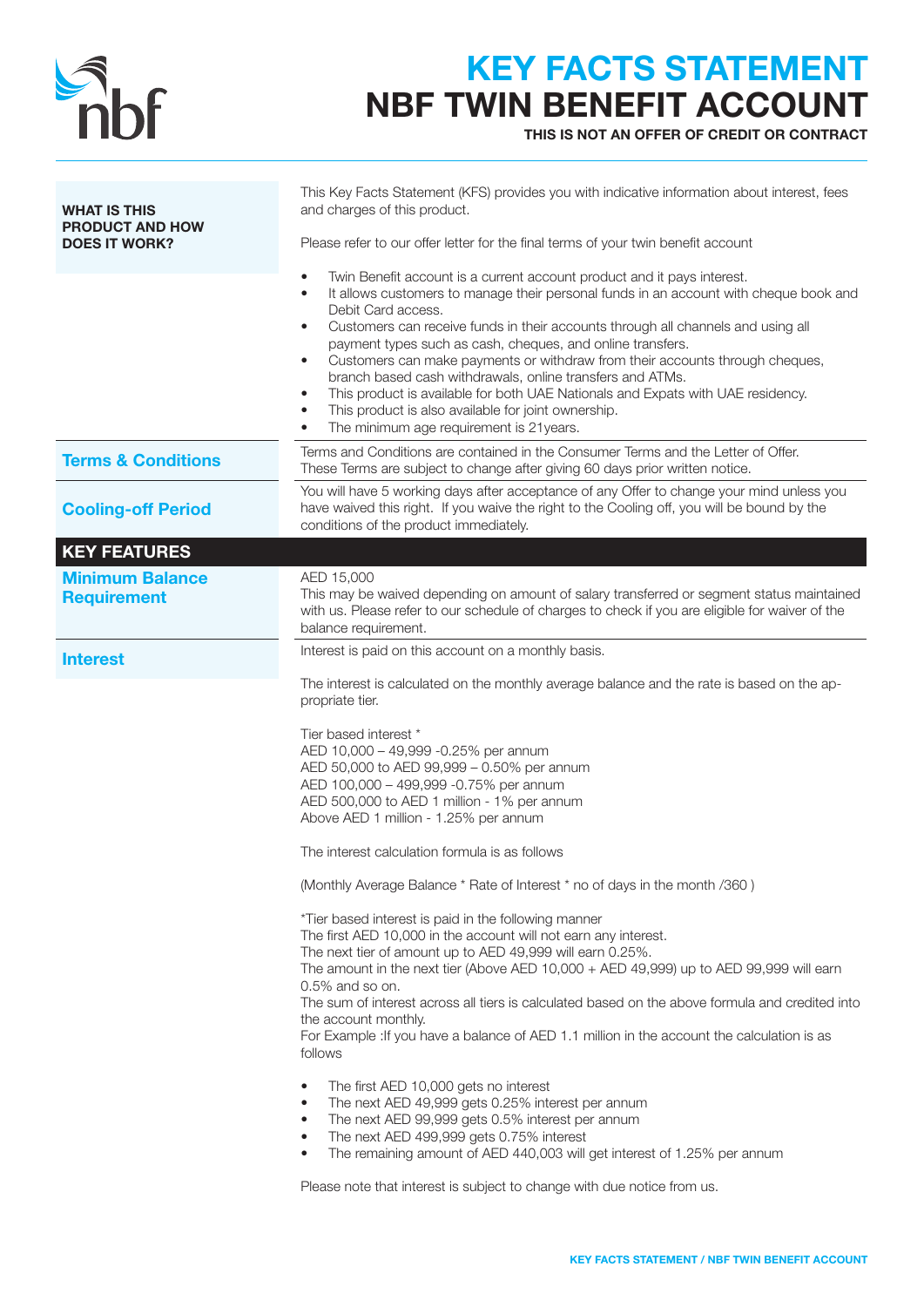| <b>Currency</b>       | The account is available in AED only.                                                                                                                                                                                                      |  |
|-----------------------|--------------------------------------------------------------------------------------------------------------------------------------------------------------------------------------------------------------------------------------------|--|
| <b>Cheque Book</b>    | The account will be eligible for a cheque book subject to Central Bank's policy on the number<br>of cheque leaves. This facility is only applicable for AED accounts.                                                                      |  |
| <b>Debit Card</b>     | The account is eligible for a Debit Card. NBF issues Debit Cards in partnership with Visa.<br>A Debit Card allows a customer to access the funds in their account through ATMs.                                                            |  |
|                       | A Debit Card may also be used for making purchases at merchants and online websites<br>where the card is accepted.                                                                                                                         |  |
|                       | Each Debit Card will have a daily transaction limit for ATM transactions as well as a limit for<br>point of sale transactions (for merchant establishments including online websites).                                                     |  |
|                       | The limit will be communicated to you on the letter accompanying the debit card. You can<br>choose to reduce or enhance this limit by approaching us.                                                                                      |  |
|                       | You can choose to request a supplementary card for your family members by filling an<br>application.                                                                                                                                       |  |
| <b>Mode of Access</b> | The account can be accessed through Branches, Online Banking, Mobile Banking and ATMs.<br>We have a protocol to identify the customer at these channels for the security of the account.<br>Enquiries can be made through our Call Centre. |  |
| <b>Limitations</b>    | This is product is generally not suitable for students and housewives. For others categories a<br>minimum salary of AED 5000 is required unless the customer belongs to NBF approved list of<br>companies.                                 |  |

| <b>WHAT ARE THE FEES AND CHARGES?</b>                                                    |                                                                                                                                                                                                                                                                             |
|------------------------------------------------------------------------------------------|-----------------------------------------------------------------------------------------------------------------------------------------------------------------------------------------------------------------------------------------------------------------------------|
| <b>Breach of Monthly</b><br><b>Average Balance Charges</b>                               | AED 75                                                                                                                                                                                                                                                                      |
| <b>Account Opening</b><br><b>Charges</b>                                                 | Nil                                                                                                                                                                                                                                                                         |
| <b>Dormant Account</b><br><b>Charges</b>                                                 | Nil                                                                                                                                                                                                                                                                         |
| <b>Account Closure Charges</b>                                                           | AED 100 if closed within 6 months of account opening, otherwise nil.                                                                                                                                                                                                        |
| <b>Account Statement</b>                                                                 | One free statement per month.                                                                                                                                                                                                                                               |
| <b>Cheque Book Charges</b>                                                               | The first cheque book is free. Subsequent cheque books are charged at AED 1 per cheque<br>leaf. This may be waived depending on segment status maintained with us. Please refer to<br>our schedule of charges to check if you are eligible for a cheque book charge waiver. |
| <b>Debit Card Charges</b>                                                                | The first Debit Card is free. A Replacement card for a lost or stolen card is at AED 25. This<br>may be waived depending on segment status maintained with us. Please refer to our sched-<br>ule of charges to check if you are eligible for a waiver.                      |
| <b>Supplementary</b><br><b>Debit Card Charges</b>                                        | The account can be accessed through Branches, Online Banking, Mobile Banking and ATMs.<br>We have a protocol to identify the customer at these channels for the security of the account.<br>Enquiries can be made through our Call Centre.                                  |
| <b>ATM Usage Charges</b>                                                                 | Cash withdrawal and balance enquiry is free at NBF ATMs and all other ATMS located in<br>UAE. Charges for usage outside UAE is based on host country charges.                                                                                                               |
| <b>Processing Fee for</b><br><b>Foreign Currency</b><br><b>Transaction (Debit Cards)</b> | 2%                                                                                                                                                                                                                                                                          |

For other pricing details, please refer to **www.nbf.ae**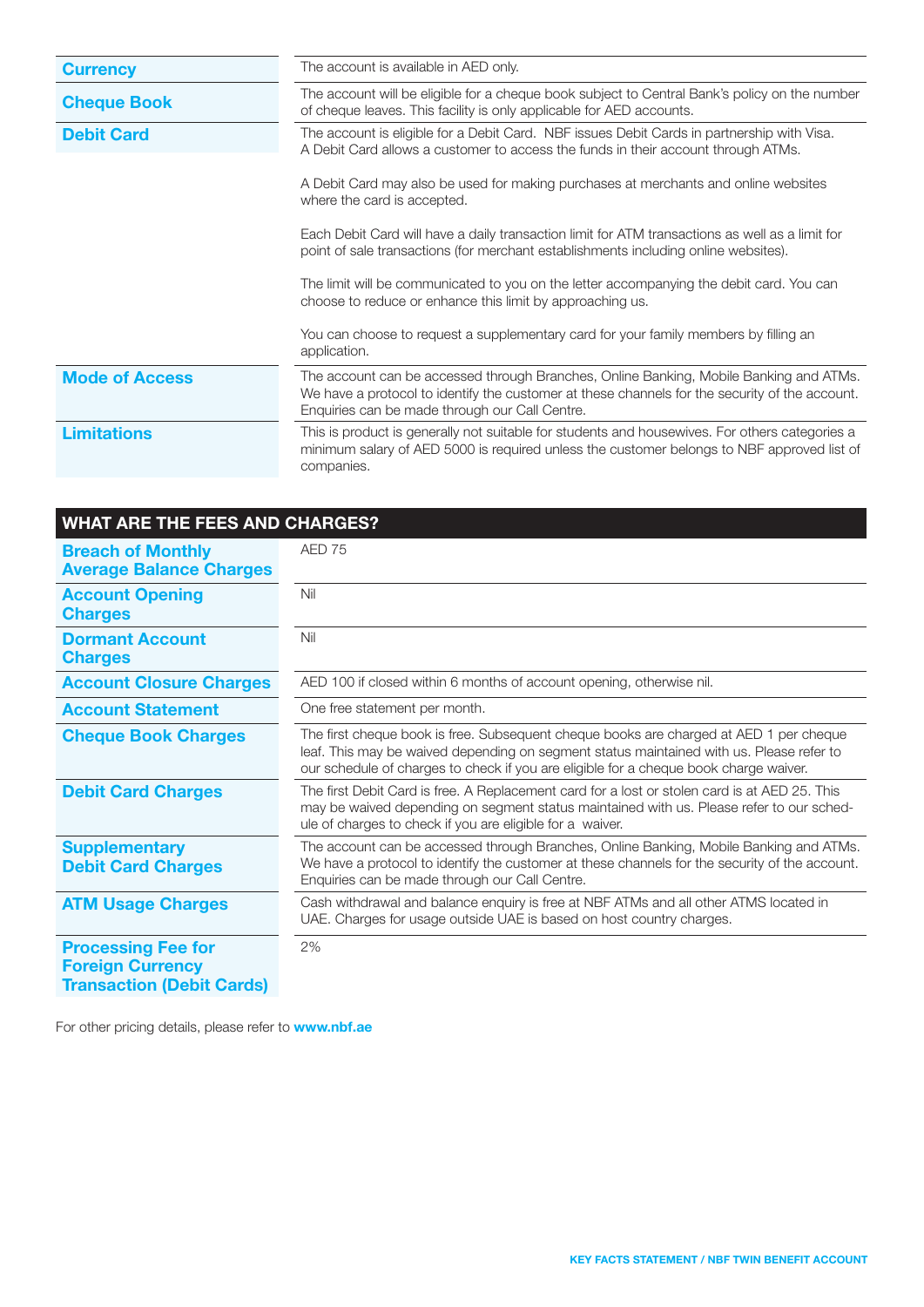|     | <b>KEY OBLIGATIONS</b>                                                                                                                                                                                                                                                                                                                                                    |
|-----|---------------------------------------------------------------------------------------------------------------------------------------------------------------------------------------------------------------------------------------------------------------------------------------------------------------------------------------------------------------------------|
| 1.  | You are required to maintain the minimum balance or applicable fees will be deducted from your account.                                                                                                                                                                                                                                                                   |
| 2.  | If any payment instrument /instruction is given, please ensure to keep your account adequately funded to avoid any penalties.                                                                                                                                                                                                                                             |
| 3.  | Please do not share any information related to your account for the safety of your funds. The account number, your cheque<br>book must be stored securely, and debit card details and all passwords, PINs and any other identity details must not be shared<br>with anyone.                                                                                               |
| 4.  | Never sign blank cheques.                                                                                                                                                                                                                                                                                                                                                 |
| 5.  | Record all details of payments made by cheque on the cheque stub.                                                                                                                                                                                                                                                                                                         |
| 6.  | Report any lost or stolen cheque book, cheque leaf or debit card immediately through our Call Centre on 8008NBF(623) 24<br>hours a day. You will remain liable for transactions on your Card until it has been reported.                                                                                                                                                  |
| 7.  | Report any Transactions that you believe are unauthorised immediately through our Call Centre on 8008NBF(623) 24 hours a day.                                                                                                                                                                                                                                             |
| 8.  | Payments made online using the Credit Card are available using 3D Security and will require an OTP delivered using SMS and<br>email. Please do not share the OTP with anyone and only utilize it for valid purchases made by you. If you disclose the OTP to<br>anyone, the transaction will be your responsibility and cannot be recovered.                              |
| 9.  | You must ensure all information provided is correct and up-to-date.                                                                                                                                                                                                                                                                                                       |
| 10. | In case of any change in your KYC details, please inform the bank so your account is updated and transactions are not disrupted.                                                                                                                                                                                                                                          |
| 11. | Please check the schedule of charges before any transaction to avoid dispute.                                                                                                                                                                                                                                                                                             |
| 12. | Please note the cut off time for all transactions to avoid any delay in processing of your transactions. There are also transaction<br>limits applicable on online channels and once utilized, the service will not be available till next day.                                                                                                                           |
| 13. | You should carefully check the transactions (including Debit Card transactions) in the Statement and any error or discrepancy<br>must be notified in writing to the Bank within (15) fifteen days from the date on which the Statement is sent to the Customer's<br>address as entered in our records. If you give no notice, the Statement will be deemed to be correct. |
| 14. | While making payments, please ensure that all details of the beneficiary and amounts are filled correctly.                                                                                                                                                                                                                                                                |

|     | <b>WARNINGS</b>                                                                                                                                                                                                                                                                                                                                   |
|-----|---------------------------------------------------------------------------------------------------------------------------------------------------------------------------------------------------------------------------------------------------------------------------------------------------------------------------------------------------|
| 1.  | In the event of cheque returns or DDS (direct debit service) returns from your account, your account may be closed or you may<br>be blacklisted for any credit requirements.                                                                                                                                                                      |
| 2.  | If you share or lose confidentiality of the personal details linked to your debit card, you may be exposing yourself to fraudulent<br>attack which may result is loss of funds from your account. Never share these details.                                                                                                                      |
| 3.  | For online purchases secured by 3D Secure technology, you will receive an OTP by SMS and email. Do not share the OTP<br>with anyone. If you share the OTP, you will be liable for the transaction as an authorized transaction. No charge back will be<br>available to you.                                                                       |
| 4.  | If your KYC details are not updated with us, your account may be closed. In such instances any inwards/outwards payments<br>will not be executed.                                                                                                                                                                                                 |
| 5.  | Additional fees may be levied by the correspondent bank/financial institution or entity providing financial services to the<br>beneficiary of remittances.                                                                                                                                                                                        |
| 6.  | Penalties and Fees may be applied if there is a customer error or omission in providing correct or incomplete information for<br>remittances.                                                                                                                                                                                                     |
| 7.  | The actual time to complete a transaction may differ from estimates due to increased scrutiny of transactions by the<br>correspondent bank/financial institution or entity providing financial services to the beneficiary of remittances                                                                                                         |
| 8.  | Your account may be closed if the funds are sourced through illegitimate means or the account is not operated by you.                                                                                                                                                                                                                             |
| 9.  | In case your account is overdrawn, you will be required to pay interest on the overdrawn amount                                                                                                                                                                                                                                                   |
| 10. | In case you forget your password or pin, access to your account will be disabled.                                                                                                                                                                                                                                                                 |
| 11. | The General Terms and Conditions contained in the Consumer Terms governing personal banking provided by the Bank are<br>subject to change from time to time. We will make sure to inform customers of any changes with the required notice and will<br>publish the revised Terms and Conditions on the website and other platforms for reference. |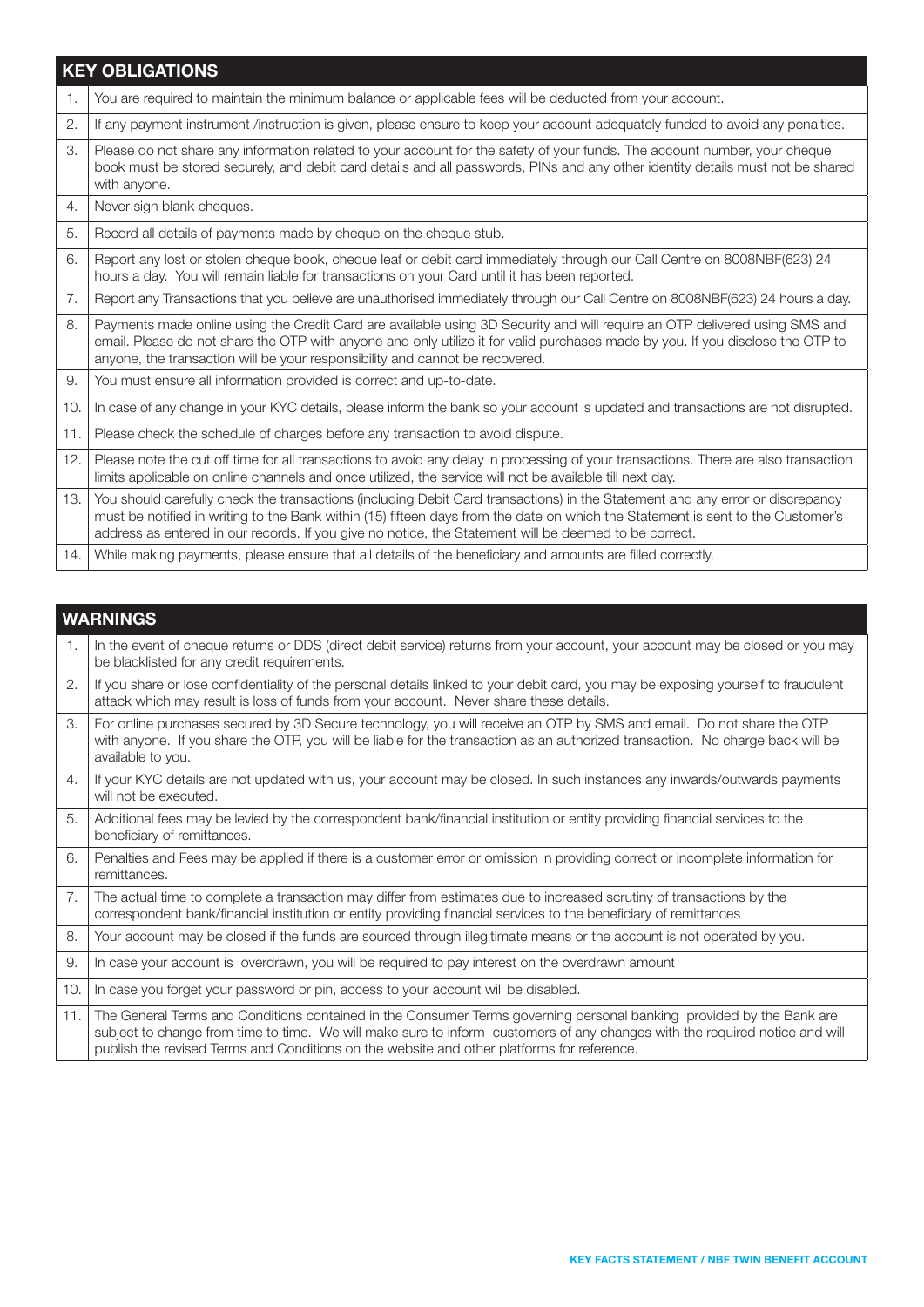#### HAVE A COMPLAINT OR QUERY?

Do not hesitate to reach out to National Bank of Fujairah through the following channels:

#### Call Centre: 8008NBF(623)

Address: Your nearest NBF Branch, please [click here](https://nbf.ae/en/contact/locations) for the location.

We will seek to address your complaint within two clear business days of receipt and advise if this time is not able to be met.

Full details of how we address your complaints is contained in our Customer Charter published on our website.

Customer Name

I confirm receipt of this Key Fact Statement.

Customer Signature

Customer Name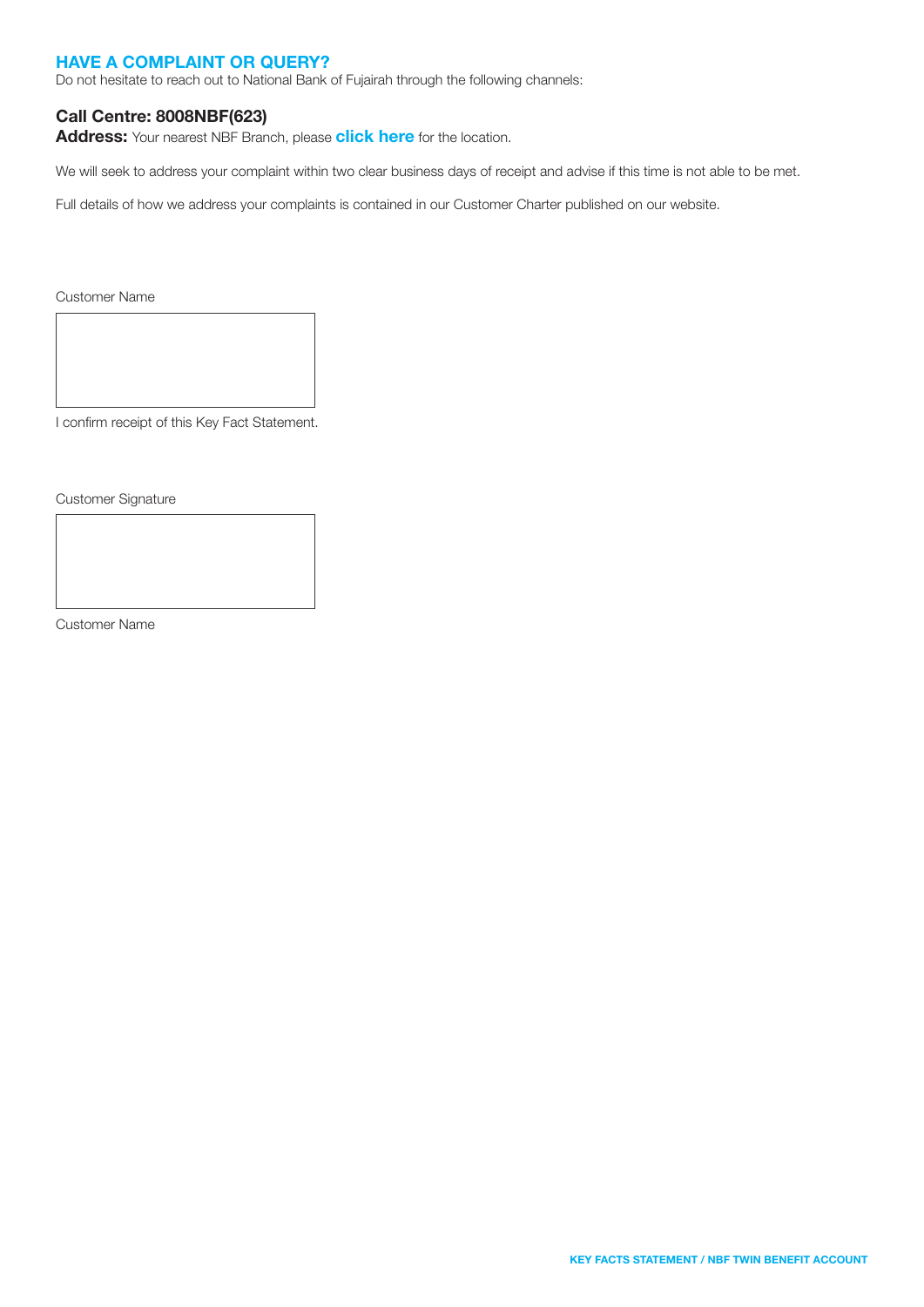## **بيان الحقائق الرئيسية حساب الفائدة المزدوجة من بنك الفجيرة الوطني**



**ً** هذا ليس عرضاً أو ائتماناً أو عقداً

| يوفر بيان الحقائق الرئيسية هذا لك معلومات إرشادية تتمحور حول الفوائد والرسوم والتكاليف الخاصة بهذا المنتج.<br>يرجى الرجوع إلى خطاب العرض الخاص بنا للاطلاع على أحدث نسخة من الشروط والأحكام المتعلقة بحساب الفائدة<br>المزدوجة من بنك الفجيرة الوطني والخاص بك.                                                                                                                                                                                                                                                                                                                                                                                                                                                                                                                                                                                                                                       | ما هو هذا المنتج<br>وما هي آلية عمله؟ |
|-------------------------------------------------------------------------------------------------------------------------------------------------------------------------------------------------------------------------------------------------------------------------------------------------------------------------------------------------------------------------------------------------------------------------------------------------------------------------------------------------------------------------------------------------------------------------------------------------------------------------------------------------------------------------------------------------------------------------------------------------------------------------------------------------------------------------------------------------------------------------------------------------------|---------------------------------------|
| حساب الفائدة المزدوجة من بنك الفجيرة الوطني هو أحد أنواع الحسابات الجارية ويحظى أصحابه بفوائد معينة.<br>يسمح هذا الحساب للعملاء بإدارة أموالهم الشخصية من خلال حساب بنكي باستخدام دفتر شيكات وبطاقة<br>$\bullet$<br>الخصم المباشر.<br>يمكن للعملاء استلام الأموال في حساباتهم من خلال جميع القنوات المعمول بها في هذا الإطار، وباستخدام<br>جميع وسائل الدفع المتاحة على غَرار الدفع النقدي، وعن طريق الشَّيكات، والتَّحويلَّات عبر الإنتْرنتُ.<br>يمكن للعملاء إجراءً عمليات الدفع أو السحب من حساباتهم عبر السحب النقدي من مختلف الفروع، أو عن طريق<br>التحويلات عبر اَلإنترنت، أو من خلّال العمليات التي تتم عبر اجهزة الصراف الآلي.<br>هذا المنتج متاح لكل من مواطني دولة الإمارات الّعربية المتحدة والوافدين المقيمين في دولة الإمارات العربية<br>المتحدة.<br>هذا المنتج متاح أيضًا للملكية المشتركة.<br>يجب ألا يقَل عمر من يرغب في فتح حساب الفائدة المزدوجة من بنك الفجيرة الوطنى عن 21 عاماً. |                                       |
| ترد الشروط والأحكام في كل من شروط المستهلك وخطاب العرض.                                                                                                                                                                                                                                                                                                                                                                                                                                                                                                                                                                                                                                                                                                                                                                                                                                               | الشروط والأحكام                       |
| تخضع هذه الشروط والأحكام للتغيير من وقت لآخر على أن يتم إرسال إشعار خطي بهذا الصدد قبل 60 يومًا من تاريخ<br>البدء بوضع تلك التغييرات حيز التنفيذ.                                                                                                                                                                                                                                                                                                                                                                                                                                                                                                                                                                                                                                                                                                                                                     |                                       |
| ستحظى بفترة سماح مدتها 5 أيام عمل بعد قبول أي عرض يمكنك خلالها تغيير رأيك ما لم تتنازل عن هذا الحق.<br>وفي حال التنازل عن حقك في فترة السماح المعلنة، فستكون ملزمًا وبشكل آني بالخضوع لكافة الأحكام الواردة في<br>شروط المنتج ذي ال                                                                                                                                                                                                                                                                                                                                                                                                                                                                                                                                                                                                                                                                   | فترة السماح                           |
| يمكنك الحصول على مشورة أحد المستشارين المتخصصين في هذا المجال قبل اتخاذ أي قرار بشأن قبول أي عرض<br>والبتّ في مسألَّة التِّنَّازل عن فترة السمام تلُكَّ.                                                                                                                                                                                                                                                                                                                                                                                                                                                                                                                                                                                                                                                                                                                                              |                                       |
|                                                                                                                                                                                                                                                                                                                                                                                                                                                                                                                                                                                                                                                                                                                                                                                                                                                                                                       | المزايا الرئيسية                      |
| 15000درهم إماراتي<br>قد يتم التنازل عن هذا المطلب بناءً على مبلغ الراتب المحول، أو بالنظر إلى طبيعة العلاقة مع البنك. يرجى الاطلاع على<br>جدول الرسوم الخاصة بالبنك للتحقق مما إذا كنت معفياً من شرط الرصيد.                                                                                                                                                                                                                                                                                                                                                                                                                                                                                                                                                                                                                                                                                          | الحد الأدنى للرصيد المطلوب            |
| يتم دفع الفائدة على هذا الحساب على أساس شهري.                                                                                                                                                                                                                                                                                                                                                                                                                                                                                                                                                                                                                                                                                                                                                                                                                                                         | الفائدة                               |
| يتم احتساب الفائدة عادة على أساس متوسط الرصيد الشهري وتختلف قيمتها باختلاف الفئة المالية التي تنتمي إليها.                                                                                                                                                                                                                                                                                                                                                                                                                                                                                                                                                                                                                                                                                                                                                                                            |                                       |
| مقدار الفائدة السنوية التي يتم احتسابها على أساس الفئة *<br>0.25% - 49,999 - 0.25% سنويا.<br>٠<br>50,000 إلى 99,999 درهم - %0.50 سنويًا.<br>100,000 - 499,999 - 0.75% سنويًا.<br>٠<br>من 500,000 إلى مليون درهم إماراتي - 1% سنويًا.<br>أكثر من مليون درهم - 1.25% سنويًا.<br>$\bullet$                                                                                                                                                                                                                                                                                                                                                                                                                                                                                                                                                                                                               |                                       |
| أما صيغة احتساب الفائدة فتكون على النحو التالي:                                                                                                                                                                                                                                                                                                                                                                                                                                                                                                                                                                                                                                                                                                                                                                                                                                                       |                                       |
| (متوسط الرصيد الشهري * معدل الفائدة * عدد أيام الشهر / 360)                                                                                                                                                                                                                                                                                                                                                                                                                                                                                                                                                                                                                                                                                                                                                                                                                                           |                                       |
| * يتم دفع الفائدة على أساس الفئة وفق الطريقة التالية:                                                                                                                                                                                                                                                                                                                                                                                                                                                                                                                                                                                                                                                                                                                                                                                                                                                 |                                       |
| أول 10,000 درهم في الحساب لد تتلقى أي فائدة.<br>الفئة التالية، والمؤلفةَ من مبالغ تصل إلى 49٬999 درهم، تحظى بفائدة سنوية مقدارها 0.25%.<br>فيما يحظى المبلغ فى الفَّنَة التآلية (يَفْوَقُ في قيمته مجموع المبلغين: 10,000 + 49,999 درهم إماراتي)، والذي يصل<br>إلى 99,999 درهم، بفَائدة سنوية مقدارها %0.5 وهكذا.<br>يتم احتساب معدل الفائدة الإجمالية عبر جميع الفئات بناءً على الصيغة أعلاه، ويتم إضافتها عادة إلى الحساب بشكل<br>شهري.<br>على سبيل المثال: إذا كان لديك رصيد بقيمة 1.1 مليون درهم في الحساب، فسيتم احتساب الفائدة على النحو الآتي:                                                                                                                                                                                                                                                                                                                                                 |                                       |
| أول 10,000 درهم بدون فوائد.<br>$\bullet$<br>فيما يحصل مبلغ 49,999 درهم التالي على فائدة سنوية مقدارها %0.25.<br>٠<br>أما مبلغ 99,999 درهم، فيحظى بفائدة سنوية مقدارها %0.5.<br>في حينَ يحظى مبلغ 499,999 درهم بفائدة سنوية مقدارها %0.75.<br>$\bullet$<br>بينَّما يتم احتساب فَائدة سنوية مقدارها %1.2ملي المبلغ المتبقى والبالغ 440.003 درهم.                                                                                                                                                                                                                                                                                                                                                                                                                                                                                                                                                        |                                       |
| تخضع الفائدة عادة للتغيير، وسييتم إخطارك بأي تغيير قد يطرأ في هذا الإطار فور حدوثه.                                                                                                                                                                                                                                                                                                                                                                                                                                                                                                                                                                                                                                                                                                                                                                                                                   |                                       |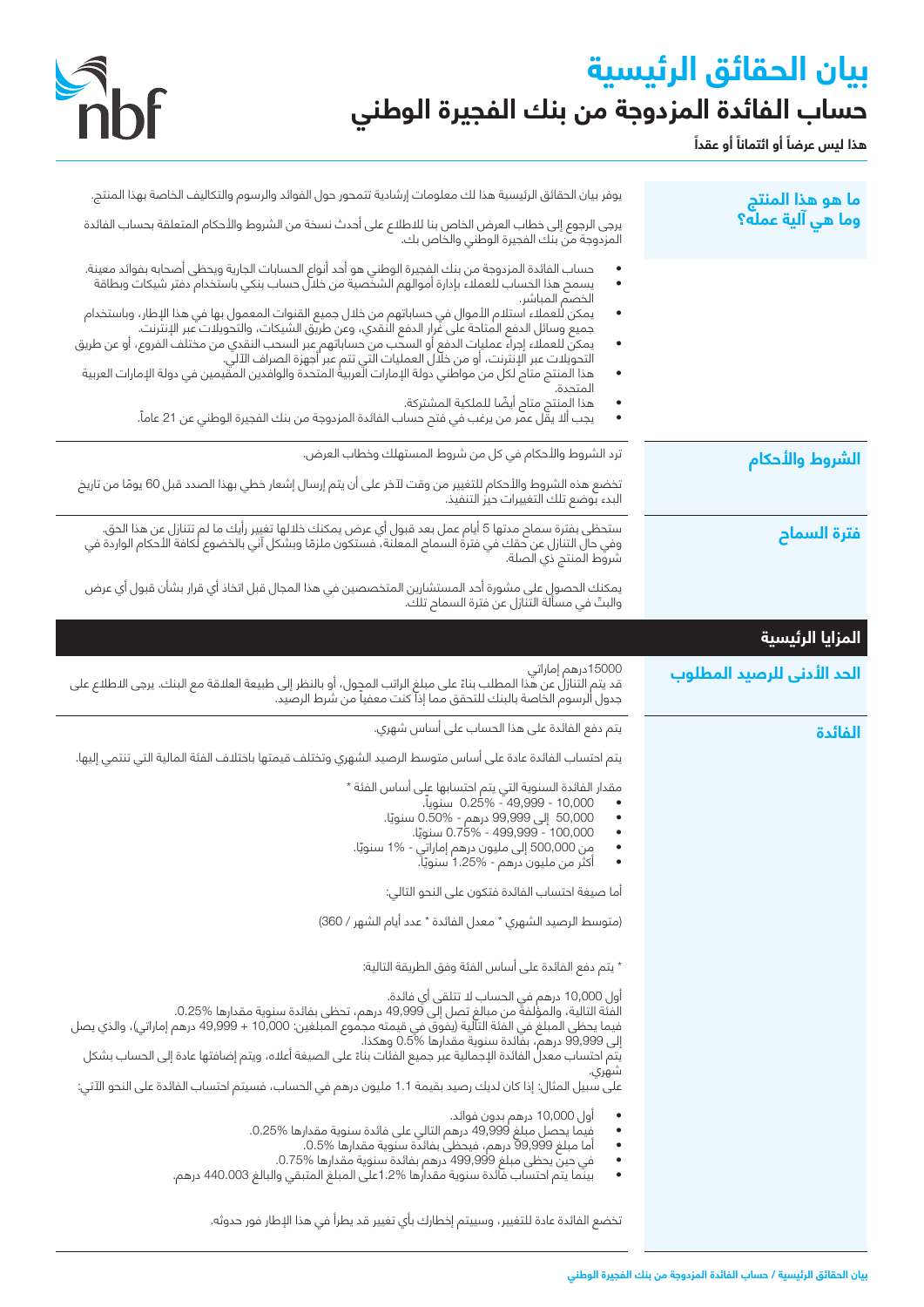| العملة                                                                               | الحساب متام بالدرهم الإماراتي فقط                                                                                                                                                                                                   |
|--------------------------------------------------------------------------------------|-------------------------------------------------------------------------------------------------------------------------------------------------------------------------------------------------------------------------------------|
| <mark>دفتر الشيكات</mark>                                                            | يمكن ومن خلال هذا الحساب الحصول على دفتر شيكات يخضع لسياسة البنك المركزي فيما يخص عدد الشيكات<br>الممنوحة. وهذا الأمر ينطبق فقط على الحسابات المفتوحة بالدرهم الإماراتي.                                                            |
| بطاقة الخصم                                                                          | يمكن ومن خلال هذا الحساب الحصول على بطاقة خصم. يقوم بنك الفجيرة الوطني عادة بإصدار بطاقات الخصم<br>بالشراكة مع فيزا.                                                                                                                |
|                                                                                      | تسمح بطاقة الخصم للعميل بالسحب من الرصيد المتوفر في حسابه وباستخدام أجهزة الصراف الآلي.                                                                                                                                             |
|                                                                                      | يمكن أيضًا استخدام بطاقة الخصم لإجراء عمليات شراء من مختلف المتاجر أو المواقع الإلكترونية التي تتعامل مع هذا<br>النوع من البطاقات.                                                                                                  |
|                                                                                      | تخضع كل بطاقة خصم لحد أقصى من عمليات السحب اليومية عبر أجهزة الصراف الآلي، كما تخضع أيضاً لحد مماثل<br>فيما يتعلق بعمليات الشراء الأخرى التي تجري عبر نقاط البيع الأخرى (من خلال مختلف المؤسسات التجارية، بما في<br>ذلك مواقع التسو |
|                                                                                      | سيتم إبلاغك بالحد الأقصى من خلال العنوان المرتبط ببطاقة الخصم.                                                                                                                                                                      |
|                                                                                      | يمكنك خفض أو رفع هذا الحد عن طريق مراجعة أحد فروع البنك.                                                                                                                                                                            |
|                                                                                      | يمكنك، أيضاً، الحصول على بطاقة إضافية خاصة بأحد أفراد عائلتك عن طريق التقدم بطلب في هذا الشأن لأحد فروع                                                                                                                             |
|                                                                                      | بطاقة الخصم متاحة فقط لتلك الحسابات المفتوحة بالدرهم الإماراتي.                                                                                                                                                                     |
| طريقة الوصول                                                                         | يمكن الوصول إلى الحساب من خلال مختلف فروع البنك، أو عن طريق الخدمات المصرفية عبر الإنترنت، أو الخدمات<br>المصرفية عبر الهاتف المحمول، أو عبر أجهزة الصراف الآلي. يطبق البنك بروتوكولاً خاصاً لتحديد هوية العميل عبر تلك<br>القنوات  |
| التقييدات                                                                            | هذا المنتج غير مخصص للطلاب وربات البيوت. بالنسبة للفئات الأخرى، يشترط ألا يقل الراتب الشهري عن 5000 درهم<br>إماراتي ما لم يرد اسم العميل ضمن قائمة الشركات المعتمدة من قبل بنك الفجيرة الوطني.                                      |
| ما هي الرسوم والنفقات المطبقة في هذا الإطار؟                                         |                                                                                                                                                                                                                                     |
| الرسوم الشهرية المفروضة على<br>الحساب في حال عدم ال <i>ا</i> لتزام<br>بالرصيد المحدد | 75 درهماً إماراتياً                                                                                                                                                                                                                 |
| رسوم فتح الحساب                                                                      | لا تطبق أي رسوم عند فتح حساب ما                                                                                                                                                                                                     |
| رسوم الحساب الخامل                                                                   | لا تطبق أي رسوم                                                                                                                                                                                                                     |
| رسوم إغلاق الحساب                                                                    | يطبق رسم مقداره 100 درهم في حال تم إغلاق الحساب في غضون ستة أشهر من تاريخ فتحه، وفي حال مضي أكثر من<br>ستة أشهر على ذلك، فلا يتم فرض أي رسوم في هذه الحالة.                                                                         |
| كشف الحساب                                                                           | كشف حساب مجاني واحد في الشهر.                                                                                                                                                                                                       |
| رسوم إصدار دفتر شيكات                                                                | للـ تخضع عملية استصدار أول دفتر شيكات عادة لأي نوع من الرسوم، فيما يتم فرض رسم مقداره 1 درهم لقاء كل<br>شيك في دفاتر الشيكات اللاحقة. قد يعفى العميل من هذه الرسوم بناء على طبيعة العلاقة التي تجمعه بالبنك. يرجى<br>الاطلاع على جد |
| رسوم بطاقة الخصم                                                                     | لا تخضع عملية استصدار أول بطاقة خصم لأي نوع من الرسوم، فيما يطبق رسم مقداره 25 درهماً إماراتياً لقاء استصدار<br>بطاقة بديلة للبطاقة المفقودة أو المسروقة. وقد يعفى العميل من هذه الرسوم بناء على طبيعة علاقته مع البنك. يرجى<br>الا |
| رسوم إصدار بطاقات الخصم<br>الإضافية                                                  | لا تخضع عملية استصدار البطاقة الإضافية الأولى لأي نوع من الرسوم، فيما يطبق رسم مقداره 25 درهمًا لقاء<br>استصدار كل بطاقة إضافية. وقد يعفى العميل من هذه الرسوم بناء على طبيعة علاقته مع البنك. يرجى الاطلاع على<br>جدول الرسوم الخا |
|                                                                                      |                                                                                                                                                                                                                                     |
|                                                                                      | لا تخضع خدمات السحب النقدي والاستعلام عن الرصيد باستخدام أجهزة الصراف الآلي التابعة لبنك الفجيرة الوطني<br>وجميع أجهزة الصراف الآلي الأخرى الموجودة في دولة الإمارات العربية المتحدة لأي نوع من الرسوم.                             |
| رسوم استخدام أجهزة الصراف<br>الآلي                                                   | فيما تعتمد رسوم الاستخدام خارج دولة الإمارات العربية المتحدة على الرسوم المطبقة في هذا الإطار في الدولة<br>المضيفة.                                                                                                                 |

لالطالع على كافة التفاصيل المتعلقة باألسعار األخرى، يرجى زيارة موقعنا اإللكتروني من خالل الرابط التالي: **ae.nbf.www**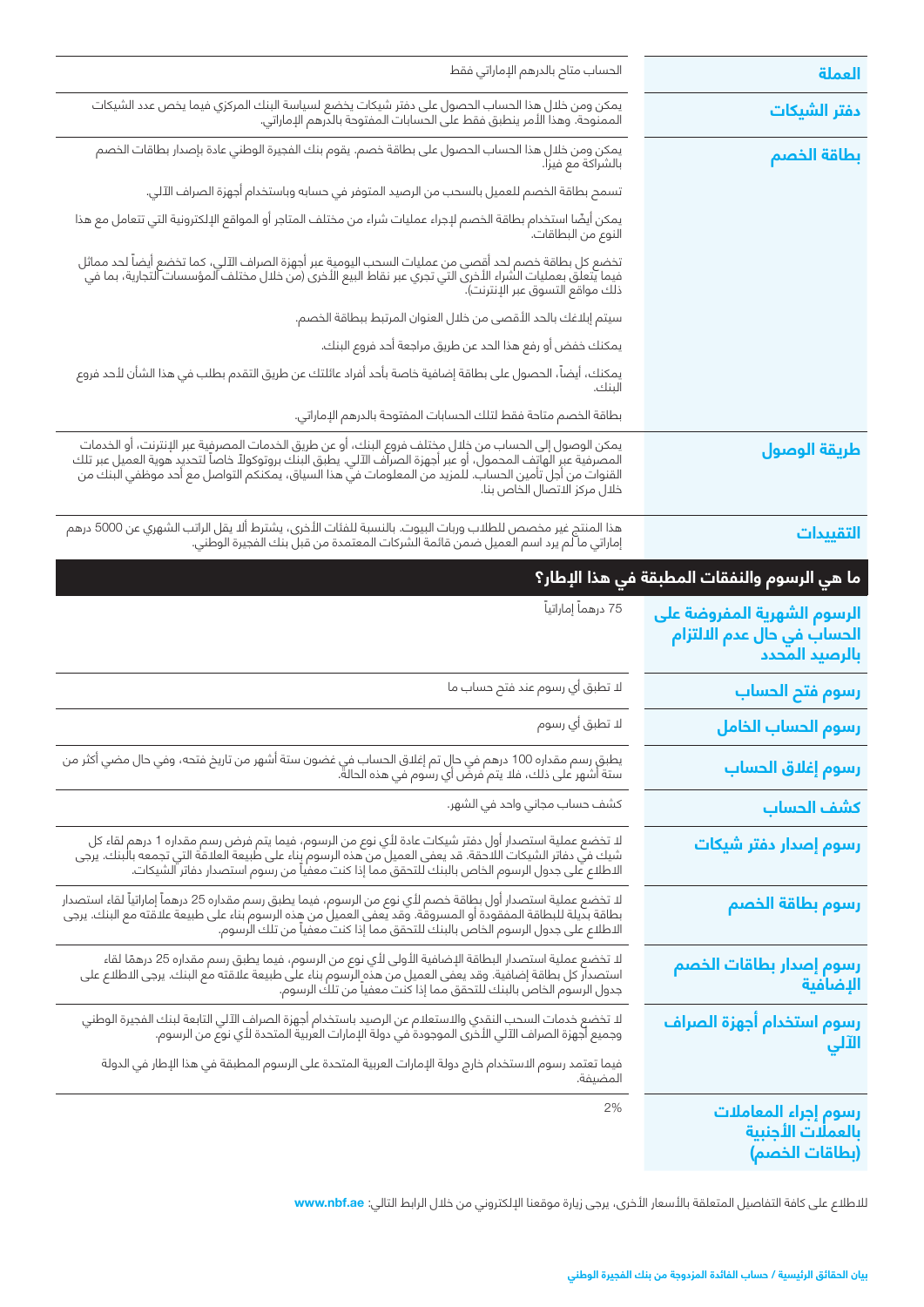|                | الالتزامات الرئيسية                                                                                                                                                                                                              |  |
|----------------|----------------------------------------------------------------------------------------------------------------------------------------------------------------------------------------------------------------------------------|--|
| $\cdot$ 1      | يتعين عليك الحفاظ على الحد الأدنى للرصيد وإلا سيتم خصم الرسوم المطبقة في هذا الإطار من حسابك الخاص.                                                                                                                              |  |
| $\overline{2}$ | في حال قيامك باختيار وسيلة دفع ما / أو إصدار تعليمات معينة بالدفع، يتعين عليك التأكد التام من دوام توفر المبلغ المطلوب في حسابك الخاضع لهذه العملية،<br>وذلك لتجنب أي رسوم مطبقة في هذا الإطار.                                  |  |
| З.             | يرجى عدم مشاركة أي معلومات تتعلق بحسابك من أجل سلامة أموالك. ويجب، أيضاً، الاحتفاظ برقم الحساب، ودفتر الشيكات، والبيانات الأخرى المتعلقة ببطاقة<br>الخصم وجميع كلمات المرور، وأرقام التعريف الشخصي، وأي تفاصيل شخصية أخرى في مكا |  |
| $.4\,$         | لا توقع على شيكات فارغة                                                                                                                                                                                                          |  |
| .5             | قم بتدوين جميع التفاصيل المتعلقة بالمبالغ المدفوعة بموجب شيك ما على أرومة الشيك (كعب الشيك).                                                                                                                                     |  |
| .6             | قم بالإبلاغ فوراً في حال فقدان أو سرقة دفتر الشيكات الخاص بك أو بشركتك، أو أحد الشيكات، أو بطاقة الخصم الخاصة بك، من خلال مركز الاتصال لدينا عبر<br>الرقم (8008NBF(623 والمتاح على مدار الساعة. ستظل مسؤولاً عن كل العمليات التي |  |
| $.7\,$         | قم بالإبلاغ فوراً عن أي عمليات غير مصرح بها من خلال الاتصال بمركز الاتصال الخاص بنا عبر الرقم (8008NBF(623 والمتاح على مدار الساعة.                                                                                              |  |
| .8             | تخضع عمليات الدفع، التي تتم عادة عبر الإنترنت باستخدام بطاقة الخصم، إلى نظام أمان ثلاثي الأبعاد، وسيتطلب ذلك استخدام كلمة المرور المخصصة للاستعمال<br>لمرة واحدة والتي يتم إرسالها عادة عبر خدمة الرسائل القصيرة والبريد الإلكتر |  |
| $.9\,$         | عليك التأكد من أن جميع المعلومات المقدمة في هذا الشأن صحيحة وحديثة.                                                                                                                                                              |  |
| .10            | .<br>في حال حدوث أي تغيير في البيانات الواردة في قسم "اعرف عميلك" الخاصة بك، يرجى إبلاغ البنك بذلك، لكي يتم تعديل تلك البيانات وفقاً للمعطيات الجديدة،<br>وتجنب تعطيل الخدمات المتاحة.                                           |  |
| .11            | يرجى التحقق من جدول الرسوم المفروضة على مختلف الخدمات قبل إجراء أي معاملة، وذلك لتجنب أي خلاف قد ينشأ بشأن الرسوم المفروضة.                                                                                                      |  |
| .12            | يرجى الاطلاع على الموعد النهائي والخاص بجميع المعاملات لتجنب أي تأخير قد يطرأ على سير معاملاتك. ثمة حدود مطبقة أيضاً على المعاملات التي تجري من<br>خلال القنوات الإلكترونية، وبمجرد الوصول إلى تلك الحدود، لن يكون بإمكانك إجراء |  |
| .13            | يجب عليك التحقق التام من كافة المعاملات (بما في ذلك معاملات بطاقة الخصم) في كشف الحساب، ويجب إخطار البنك كتابيًا في حال ورود أي خطأ أو تناقض،<br>وذلك في غضون (15) خمسة عشر يومًا من تاريخ إرسال كشف الحساب إلى عنوانك المسجل في |  |
| .14            | أثناء إجراء عمليات الدفع، يرجى التأكد من ملء جميع بيانات المستفيد والمبالغ بشكل صحيح.                                                                                                                                            |  |

|        | تنبيهات                                                                                                                                                                                                                          |
|--------|----------------------------------------------------------------------------------------------------------------------------------------------------------------------------------------------------------------------------------|
|        | في حال رجوع الشيكات، فقد يتم إغلاق حسابك أو إدراج اسمك ضمن القائمة السوداء التي تضم أشخاصاً لا يحق لهم الانتفاع بأي خدمات ائتمانية.                                                                                              |
| $.2\,$ | إذا قمت بمشاركة بياناتك الشخصية المتعلقة بحساب بطاقة الخصم الخاصة بك أو في حال فقدانها، فقد تصبح عرضة لهجوم احتيالي لربما يؤدي إلى فقدان الأموال<br>من حسابك. ولذلك، يتعين عليك عدم مشاركة تلك التفاصيل المهمة.                  |
| .3     | تخضع عمليات الدفع، التي تتم عادة عبر الإنترنت، إلى نظام أمان ثلاثي الأبعاد، وسيتطلب ذلك استخدام كلمة المرور المخصصة للاستعمال لمرة واحدة والتي يتم<br> إرسالها عادة عبر خدمة الرسائل القصيرة والبريد الإلكتروني. يرجى عدم مشار   |
| .4     | في حال عدم تحديث البيانات الواردة في نموذج التعريف الخاص بك في بنك الفجيرة الوطني، فقد يتم إغلاق حسابك. وفي مثل هذه الحالة، لن يتم فرض أي نوع<br>من الرسوم سواء كانت داخلية أم خارجية.                                           |
| .5     | قد يتم فرض رسوم إضافية من قبل البنك المراسل / المؤسسة المالية أو الجهة التي تقدم خدمات مالية للمستفيد من التحويلات.                                                                                                              |
| .6     | قد يتم تطبيق عقوبات معينة ورسوم محددة في حال ورود خطأ أو إغفال من قبل العميل لأي معلومات صحيحة، أو في حال التقدم ببيانات غير كاملة بشأن<br>التحويلات.                                                                            |
| .7     | قد يختلف الوقت الفعلي لإتمام العملية عن التقديرات، وذلك بفعل عمليات التدقيق والتمحيص في المعاملات من قبل البنك المراسل / المؤسسة المالية أو الجهة<br>التي تقدم خدمات مالية للمستفيد من التحويلات.                                |
| .8     | قد يتم إغلاق حسابك في حال الحصول على الأموال عبر وسائل غير مشروعة، أو في حال تبين البنك بأن شخصاً ما غيرك قد قام باستخدام الحساب.                                                                                                |
| .9     | في حال الاستفادة من خدمة السحب على المكشوف، سيُطلب منك دفع فائدة معينة على المبلغ المسحوب على المكشوف.                                                                                                                           |
| .10    | في حال نسيان كلمة المرور أو رقم التعريف الشخصي، سيتم تعطيل الوصول إلى حسابك.                                                                                                                                                     |
| .11    | تخضع الشروط والأحكام العامة، الناظمة للخدمات المصرفية للأفراد والواردة ضمن الشروط الخاصة بالمستهلك، للتغيير من وقت لآخر. وسيحرص البنك على إبلاغ<br>عملائه بأي تغييرات قد تطرأ في هذا الإطار، وذلك من خلال إشعارهم عبر إحدى الوسا |
|        |                                                                                                                                                                                                                                  |